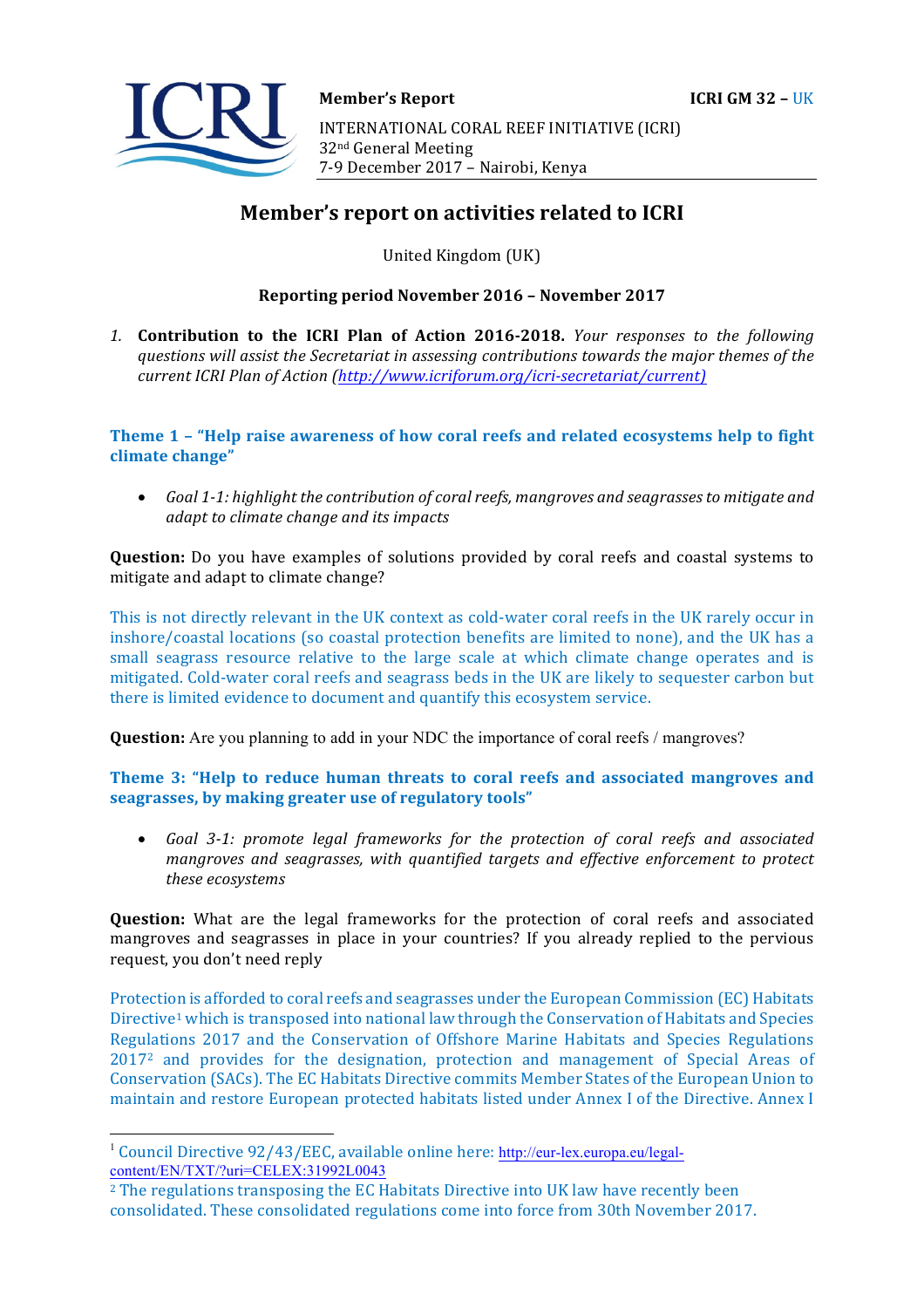*Reefs* designated in UK SACs include examples of cold-water coral reefs. Annex I *Sandbanks which are slightly covered by seawater all the time, Annex I Mudflats and sandflats not covered by seawater at low tide* and Annex I *Coastal lagoons* designated in UK SACs include examples of seagrass beds.

National legislation has also been adopted to protect coral reefs (specifically *Lophelia pertusa* reefs) and seagrass beds under the Marine and Coastal Access Act 2009, the Marine (Scotland) Act 2010, and the Marine Act (Northern Ireland) 2013. Under the Nature Conservation (Scotland) Act 2004, public authorities are required to "have regard to" and "further the conservation of" biodiversity, in particular those habitats considered to be of principal importance, of which Lophelia pertusa reef and seagrass beds are included. Seagrass beds have also been protected in intertidal protected areas under the Wildlife and Countryside Act 1981 (and equivalent legislation in the devolved countries of the UK).

The recently introduced EU Regulations on fishing for deep sea stocks<sup>3</sup> set out new rules to protect Vulnerable Marine Ecosystems such as coral reefs. This has established a depth limit of 800 meters, beneath which bottom trawling is not permitted. The regulations are also set to lay down additional rules to protect VMEs below 400 meters depth. In combination, these rules will contribute towards protecting most known occurrences of cold-water coral reefs in UK waters from pressures associated with bottom-trawl fishing.

In addition to the above legislation, the UK is also a Contracting Party to the North East Atlantic Fisheries Commission (NEAFC). NEAFC has established fisheries closures in parts of UK waters (such as Hatton Bank and Rockall Bank west of Scotland) which prohibit bottom trawling and fishing with static gear, thereby also protecting the cold-water coral reefs found in these areas. Finally, the UK is also a Contracting to the Convention for the Protection of the Marine Environment of the North-East Atlantic (the 'OSPAR Convention') which identifies *Lophelia pertusa* reefs and *Zostera* (seagrass) beds as threatened and/or declining habitats in need of protection, and as such the UK has designated examples of these habitats in MPAs, through the national legal framework outlined above.

**Question:** Did you to set quantified targets to protect their coral reefs, mangroves and seagrasses? And are you able to provide a % of what is currently protected in your country? Please define what you mean by protection?

The UK does not set specific targets for the percentage protection of coral reefs and seagrasses, but these habitats are considered in the design of the UK marine protected area (MPA) network to ensure they are sufficiently protected.

The EC's guidance on the EC Habitats Directive indicates that at least 20% of the national resource of a particular habitat should be protected in Special Areas of Conservation (SACs), including Annex I *Reefs* (which encompass cold-water coral reefs) and Annex I *Sandbanks*, *Mudflats and* sandflats and *Coastal lagoons* (which can include seagrass beds). In 2013 the UK concluded that its marine SAC network sufficiently protects these habitats<sup>4</sup> and in 2016 the European Commission agreed with this conclusion. As such, there is no requirement for extra areas of these habitats to be protected within the SAC network to meet EC Habitats Directive requirements.

MPA designation processes to further the development of the UK MPA network under national legislation have adopted specific criteria for the protection of cold-water coral reefs and seagrass beds. These MPA selection or 'network' criteria require that cold-water coral reefs and seagrass beds are represented in MPAs in every region of UK waters where they occur, and that more than one example of the feature is protected in MPAs (replication). These targets have now been met

<sup>&</sup>lt;sup>3</sup> EU regulations on fishing for deep sea stocks. Available online here: http://eur-lex.europa.eu/legalcontent/EN/TXT/PDF/?uri=CELEX:32016R2336&qid=1483951220985&from=EN

<sup>&</sup>lt;sup>4</sup> JNCC. 2013. Progress towards completion of the UK network of marine Special Areas of Conservation for Annex I qualifying features. Available online here: http://jncc.defra.gov.uk/PDF/Comm13P03\_v1.1.pdf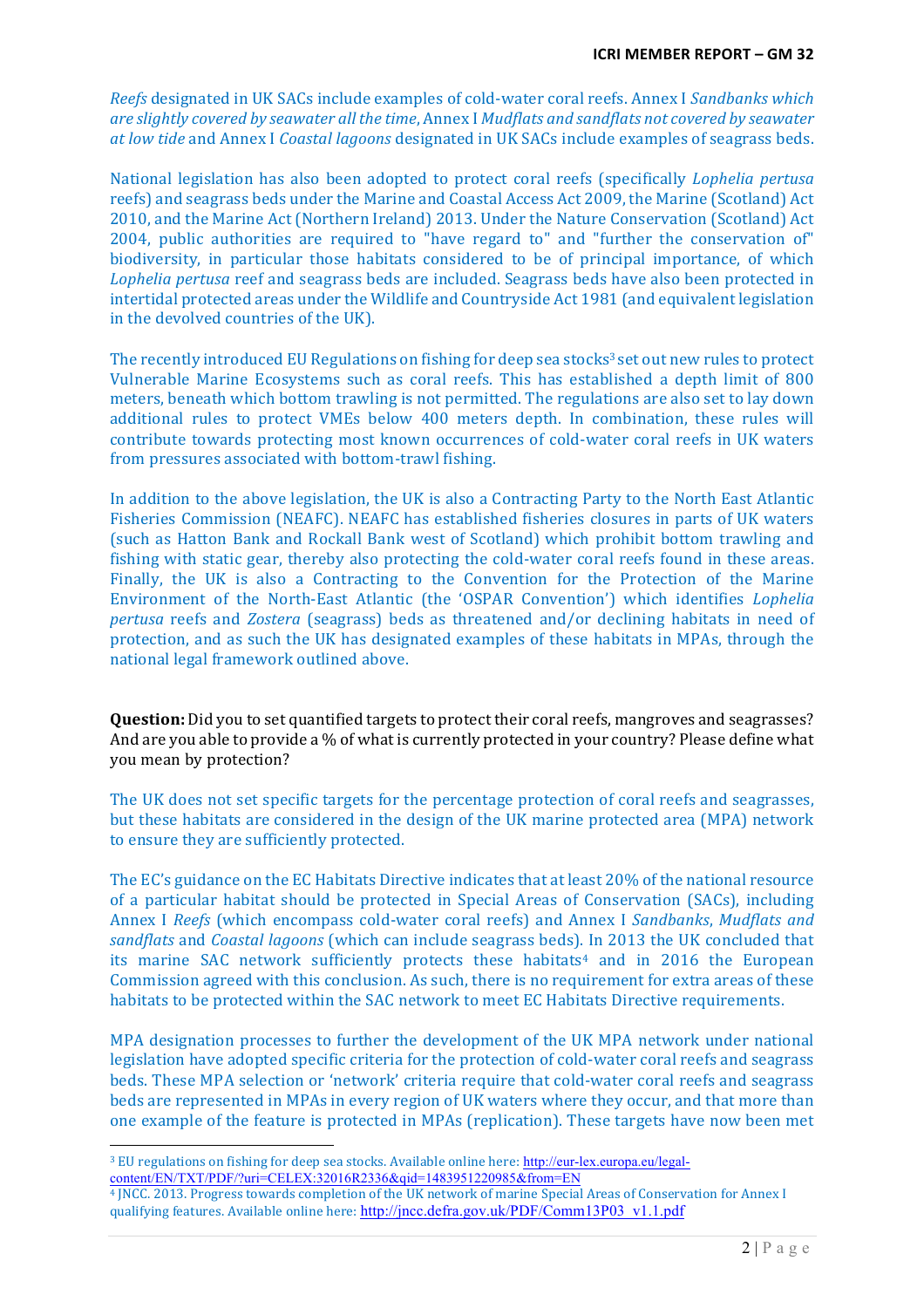through the designation of Marine Conservation Zones in England, Wales and Northern Ireland and Nature Conservation MPAs in Scotland.

At a broader scale, the UK is required to deliver 'Good Environmental Status' (GES) in the wider marine environment under the EC Marine Strategy Framework Directive<sup>5</sup> and Good Ecological Status in estuarine and coastal waters under the EC Water Framework Directive<sup>6</sup>. The UK has established quantitative habitat extent, distribution and condition targets for biogenic reef habitats (including cold-water coral reefs) and seagrass beds to assess the achievement of Good Environmental Status across the UK, as well as a water quality target for which intertidal seagrasses are a key indicator. These targets help to ensure that UK coral reefs and seagrass beds are conserved through a range of measures, from MPAs (as described above) through to marine spatial planning and environmental impact assessment.

The UK is yet to map the full extent of benthic habitats within its waters and therefore accurate figures are not available for the percentage of coral reefs and seagrass beds protected. Most of cold-water coral reefs found in the UK occur in deep-sea areas very far from shore, and therefore mapping the seabed in detail while also achieving complete coverage is difficult and resourceintensive. However, based on current evidence, cold-water coral reefs are protected in 8 MPAs and seagrass beds are protected in over 40 MPAs in the UK.

• Goal 3-2: encourage a ban on plastic microbeads in cosmetic products

## **Question:** How did you implement the recommendation to reduce plastic microbeads pollution in marine environment?

The UK has sought to implement a ban on both the manufacture and sale of plastic microbeads in cosmetic products in order to reduce their entry into the marine environment. To do so the UK sought scientific evidence to underpin the legislative directive (scope of potential bans), undertook public consultation processes in accordance with UK law and consulted the EU and World Trade Association in accordance with standard protocol. The UK then developed an Impact Assessment including advice/evidence supplied from Industry and recommendations from economists before engaging within government and across associated governments (devolved administrations) on the potential impacts of such a ban. The UK is currently working to implement this legislative ban and expects to do so in 2018.

• Goal 3-3: improve regulation and enforcement to reduce direct anthropogenic damage due *to dredging and physical alteration of reef structures* 

**Question:** are you working on this topic? If yes, could you please share with us your work. Please note that the information provided will help us to develop a recommendation for the next ICRI General Meeting. Please send us information as soon as possible.

As most of the UK's cold-water coral reefs occur in the deep-sea they are not typically exposed to dredging activity. However, the UK has a marine licensing system to ensure that dredging (and other regulated industry activities) do not adversely affect priority habitats and species, including coral reefs. The licensing process identifies potential adverse impacts of activities and developments and where appropriate will refuse consent, or impose license conditions to monitor or mitigate impacts. If a project is likely to have a significant effect on the environment an Environmental Impact Assessment (EIA) must be carried out before a license can be granted; most

 $<sup>5</sup>$  Directive 2008/56/EC of the European Parliament and of the Council. Available online here:</sup> http://eur-lex.europa.eu/legal-

content/EN/TXT/?qid=1401265930445&uri=CELEX:32008L0056

<sup>&</sup>lt;sup>6</sup> Directive 2000/60/EC of the European Parliament and of the Council. Available online here: http://eur-lex.europa.eu/legal-content/EN/TXT/?uri=CELEX:32000L0060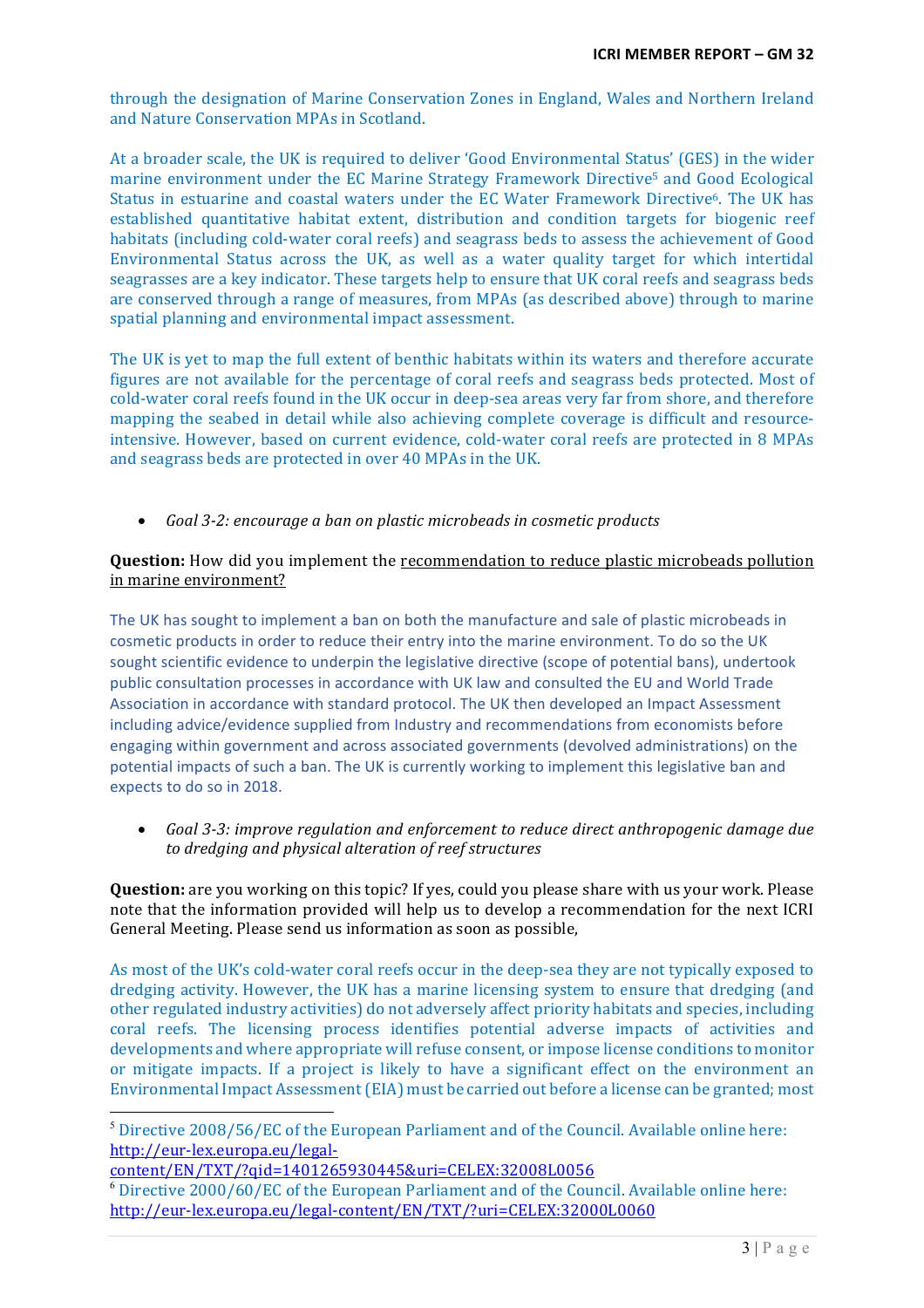aggregate dredging applications require an EIA. There is also a strict set of rules concerning adverse effects on the designated habitats of SACs, such as cold-water coral reefs and seagrasses. This 'Habitats Regulations Assessment' process requires developers (e.g. dredging companies) to demonstrate no impact of the activity on the protected habitats, or to put in place mitigation measures if an impact is anticipated.

The Marine Management Organisation and Marine Scotland are responsible for licensing of dredging activities in the UK. Please get in contact if further detail on the UK licensing process would be useful to ICRI.

Benthic habitats and species need to be considered within the relevant EIA, where this is required. This includes all habitats and species listed as Annex 1, SSSI or UK or local BAP designations and the OSPAR list of threatened and/or declining species and habitats. Consideration is also given to whether or not the effects of activities requiring a licence might affect the 78 Descriptor 1 and 6: Benthic habitats conservation objectives of sites designated under the EU Natura Directives. Where there is a risk of such an effect a formal assessment of the potential activity is made in relation to the sites conservation objectives. The Strategic Environmental Assessment and Environmental Impact Assessment (EIA) Directives both require the effects of developments to be assessed for their impact on the environment. including seabed habitats. The objective of these directives is to ensure no significant impacts, and to ensure all relevant considerations are made before developments occur.

Goal 3-4: promote the deployment of mooring devices limiting the mechanical destruction of *coral reefs and seagrasses* 

A 'Marine Biodiversity Impacts Evidence Group' led by the Department of Environment, Food and Rural Affairs (Defra) has nearly completed a review of eco-mooring techniques using case studies of where these methods have been explored and tested in England and Wales. The review considers whether these devices would provide a suitable approach for managing recreational mooring activities in MPAs and explores potential funding mechanisms for their implementation. We will happily share the project report with ICRI as soon as it becomes available.

Eco-mooring projects are being piloted at a number of seagrass bed sites in the UK. The Porthdinllaen Seagrass Project in North Wales is trialling ways to reduce impacts on seagrass while allowing people to continue recreational and economic activities. This project will: trial helix anchors to replace concrete moorings; design adaptations for chain mooring; and consider establishing designated anchoring zones away from seagrass beds. In Pembrokeshire Marine SAC in south-west Wales, a voluntary no-anchor agreement has been established in sensitive habitat zones and visitor moorings have been provided outside of key seagrass areas. This has successfully deterred anchoring on seagrass beds and further steps are now being considered, such as trialling seagrass-friendly moorings that can also benefit sea users (e.g. through better protection in adverse weather and greater boat density in mooring zones). The UK can share experiences and lessons learned from these projects as they continue to develop.

**Question:** are you working on this topic? If yes, could you please share with us your work. Please note that the information provided will help us to develop a recommendation for the next ICRI General Meeting. Please send us information as soon as possible,

• Goal 3-5: review issues related to the impact of sunscreens and other endocrine disruptors *on* coral reefs, and encourage the production of sunscreens that are proven not to damage *coral reefs* 

**Question:** are you working on this topic? If yes, could you please share with us your work. Please note that the information provided will help us to develop a recommendation for the next ICRI General Meeting. Please send us information as soon as possible.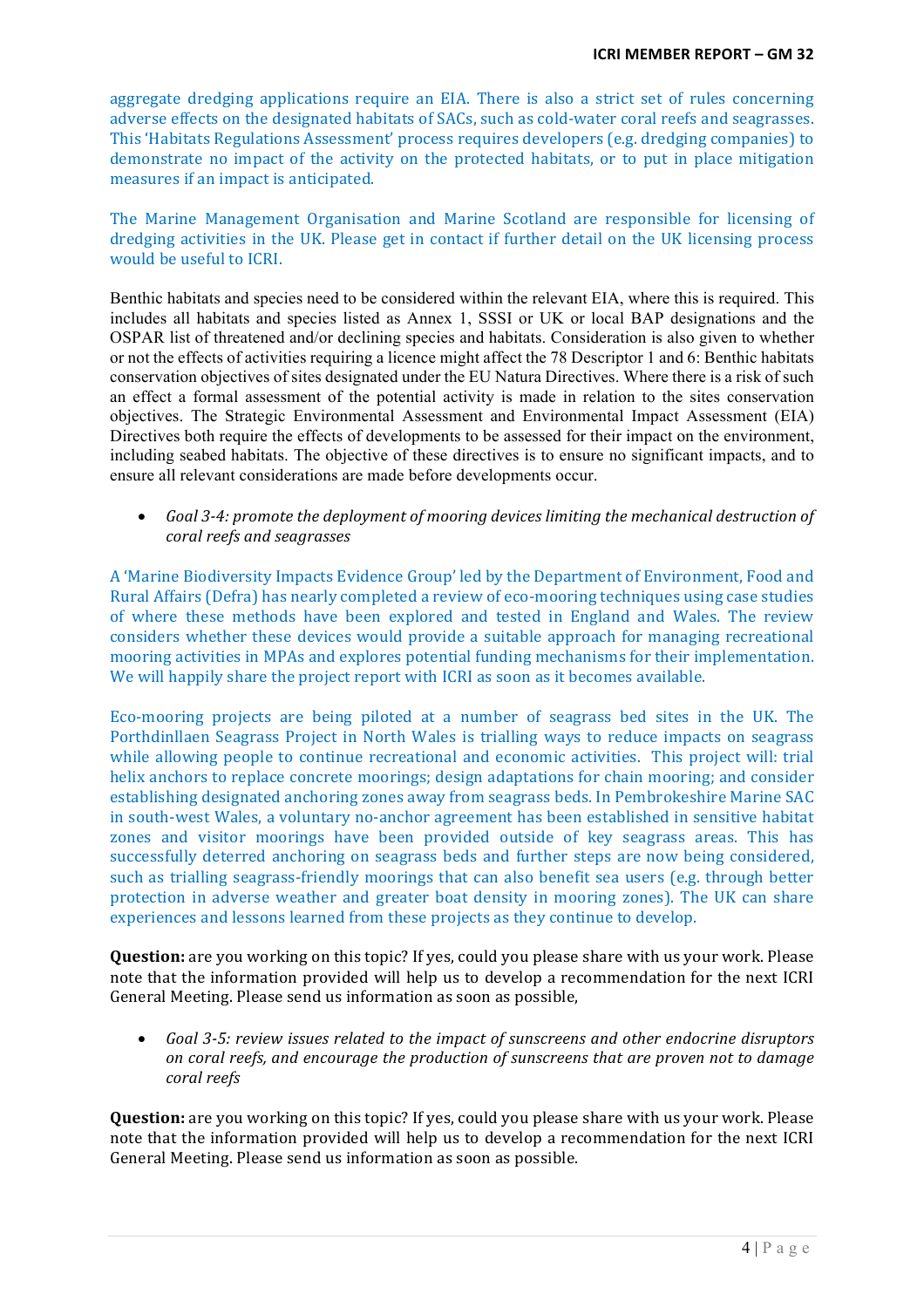Sunscreens are regarded as cosmetics and as such are regulated under EU Regulation 1223/2009. The legislation requires that products are notified to the EU Commission and safety assessments carried out by safety assessors. The EU Commission is required to update this regulation to cover endocrine disrupting effects.

#### **Theme 4: "Monitor the state of reefs in order to better manage them"**

• *Goal 4-2: better monitor the phenomena of coral bleaching* 

**Question:** How did you implement the recommendation on addressing the decline in coral reef health due to global bleaching events?

Bleaching events are not directly relevant to the UK because the cold-water coral reefs in UK waters do not have the symbiosis with algae that is adversely affected by temperature change. Nevertheless, the coral reefs protected in UK MPAs will be monitored in line with their conservation objectives, so impacts from temperature change and other threats can be assessed.

### **Theme 5: "Progress via education"**

• *Goal* 5-1: prepare for the 2018 International Year of the Reef (IYOR)

**Question:** How did you implement the Recommendation designating 2018 as the third International Year of the Reef? Please let us also know what are you planning to celebrate IYOR2018.

The UK welcomes the designation of 2018 as the International Year of the Reef. The UK is exploring ways to raise awareness of threats to coral reefs and associated eco-systems as well as currently undertaking an ocean acidification research program.

**Please also list the educational material that you've developed in the past, so we can share it on the IYOR website.** 

**Question:** Would you like to report on one of your activities during the ICRI GM meeting?

The UK will not be reporting on its activities during the ICRI GM.